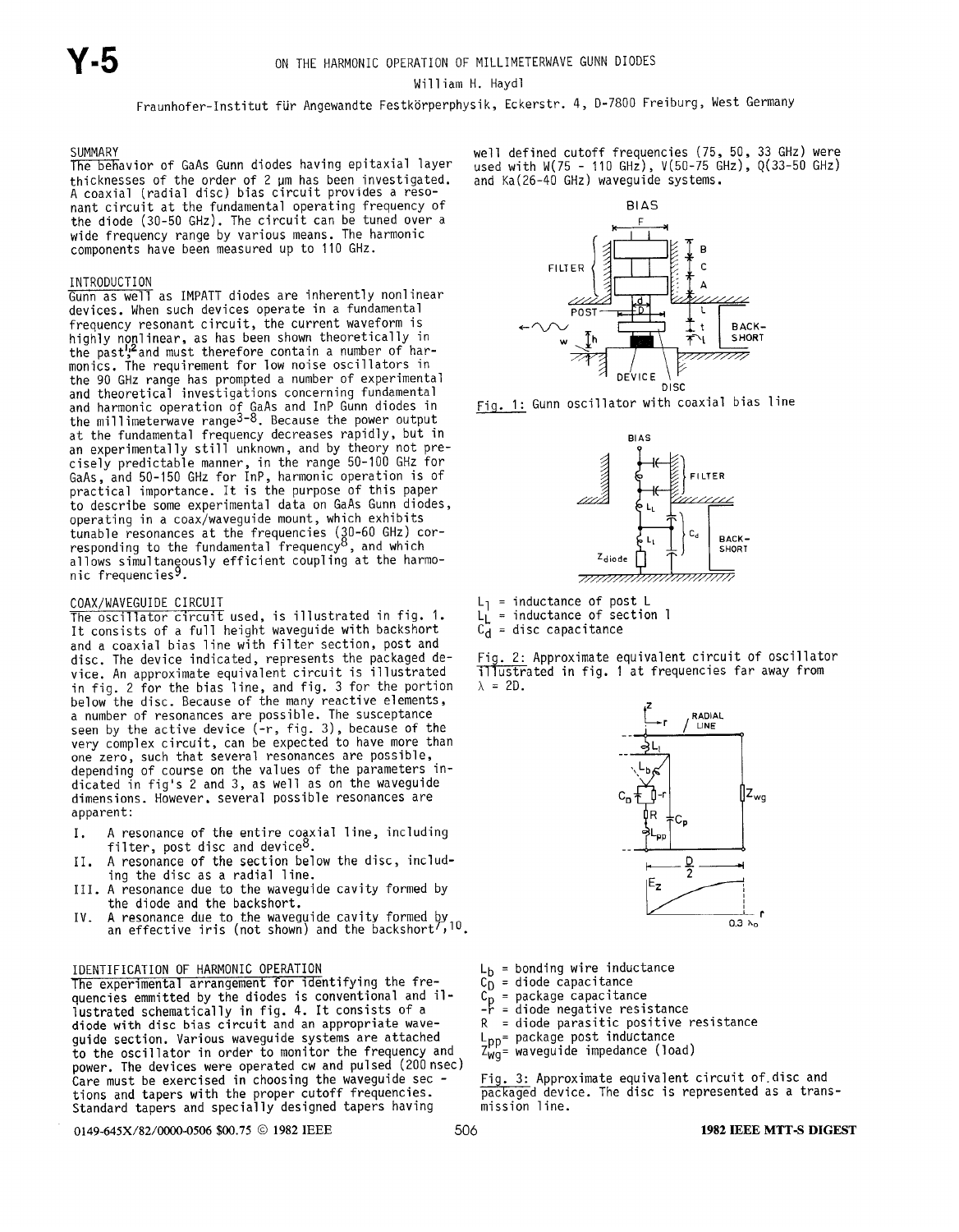# FREQUENCY MEASUREMENTS

Experimental results of the frequency components of two diodes having different active GaAs layer thicknesses are illustrated in fig. 5. The oscillators consisted of short (5 mm) sections of waveguide in order to pass also the frequencies lying below their cutoff. The disc diameter, as well as the length of the section L were varied in order to tune the fundamental resonance from 25 to 55 GHz. The observed frequencies are indicated and are identified as second or third harmonic. The line  $D = \lambda_0/2$  indicates the frequency at which the disc couples the diode optimally to the load, for a given disc diameter  $(\lambda_0$  is the free space wavelength).



typical waveguide system:



= cutoff frequency = frequency at power maximum  $\hat{P}$ 

Fig. 4: Experimental system for determining the fundamental and harmonic components of a Gunn diode oscillator.



Fig. 5: Experimental results with 1.8 and 2.4 µm GaAs diodes illustrating harmonic components.

# POWER MEASUREMENTS

Measurements of power for Gunn diodes (not Gunn oscillators) are an order of magnitude more difficult than frequency measurements. Optimum power output is obtained with discs corresponding to the relation  $D = \lambda_0/2$ , illustrated in fig. 5. Clearly, if the observed frequency does not correspond to the desired frequency, other parameters of the oscillator may be varied as discussed below. In fig. 6 are illustrated a portion of the fundamental and the second harmonic power output of an oscillator for several disc resonators which follow approximately the relation  $D \cong \lambda_0/2$ . Here a diode having an active length of 1.8 µm, grown in house by molecular beam epitaxy<sup>11</sup>, was used. The true power levels are about 6 dB above those indicated. The peak fundamental power occurs at about 45-47 GHz, as was determined subsequently.

#### HARMONIC OPERATION-MBE GUNN DIODE



Fig. 6: Fundamental and second harmonic power of a 1.8  $\overline{\mu m}$  GaAs Gunn diode. Various disc sections were used to change the fundamental operating frequency.

#### HARMONIC OPERATION

For the harmonic operation of a Gunn diode, a complex circuit is required, fulfilling two requirements simultaneously:

1) A resonance circuit must be provided at the funda-<br>mental frequency. This is possible by means of a waveguide cavity, with the waveguide having a sufficiently<br>low cutoff frequency<sup>7</sup>,<sup>10</sup>. It is also possible by means of a coaxial circuit, made up primarily by the inductance of the post (section  $L$ ) and the capacitance of the disc and the device<sup>8</sup>.

2) The harmonic must be coupled efficiently to the load by means of a low impedance reduced height waveguide and a backshort effective at the harmonic frequency,<br>or a raidal line<sup>9</sup> of appropriate height h and diameter D (fig. 1 and 3). Best results were obtained with  $l = 0$ .

#### **GUNN DIODES**

Although we have investigated both InP and GaAs Gunn diodes, we shall report only on GaAs devices made at<br>our own facilities. All devices were integral-heat-sink type mesa diodes,  $30-130 \text{ µm}$  in diameter, having mesa<br>heights between 5 and 30  $\text{µm}$ , bonded by means of single<br>or cross type 12 x 50  $\text{µm}$  gold ribbons into commercial packages having an alumina ring of approximately 0.4 mm inside and 0.8 mm outside diameter and 0.3 mm height. We have used GaAs epitaxial layers grown both by the conventional vaporphase epitaxy (Plessey Co.) as well as our own material grown by molecular beam epitaxy. One purpose of our investigation was to determine the power spectra of the devices at the fundamental and the harmonic frequencies for various active GaAs layer thicknesses and carrier concentrations, of which very little is known to date.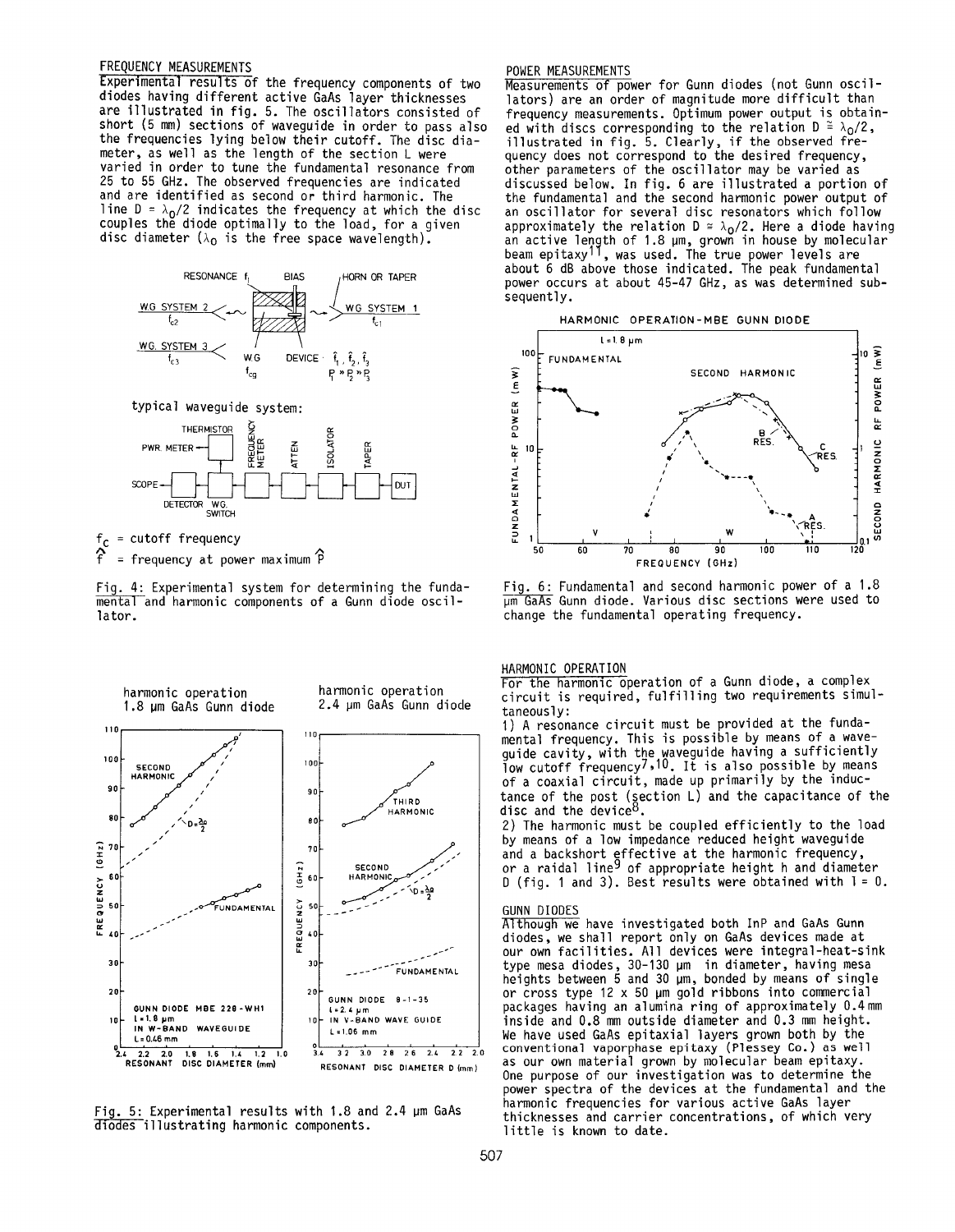# COAXIAL CIRCUIT - EFFECT OF PARAMETERS

As can be deduced from figures 1 thru 3, a change in the dimensional parameter= of the coaxial circuit as well as of the package or the diode should effect the frequency. We have confirmed this for the parameters A, B, C, L, d, t, w, L<sub>b</sub>, C<sub>D</sub> and C<sub>n</sub>. The variation of the frequency with four of these parameters is ill strated in fig. 7. I<sub>th</sub> is directly proportional to th diode capacitance which was varied by chemical etching a diode successively smaller in cross secti In addition, it was observed that a reduction in the package capacitance from 160 fF to 40 fF caused a frequency increase of 7%. The variation with w was about 3%/mm, and with 1 about 10-15%/mm. The filter section which was designed for 90 GHz is an effective capacitance in the fundamental frequency range, such that primarily the parameter A will effect the frequency. We have observed a change of 3%/mm. By varying the bondwire inductance  $L_{b}$ a considerable frequency change was observed; 5% by changing from a single ribbon to

two crossed ribbons.<br>The disc capacitance can be continously varied electri-The disc capacitance can be continuusly varied elect cally or mechanically as illustrated in fig. 6. In fig. 9 we illustrate experimental results of a method of mechanical tuning by means of a metal pin. The invidual curves for discs of different diameters are the combined disc and diode response. The true diode power spectrum is the envelope of all responses. Two diodes individually tuned in this manner have been used by us in power combining circuits.



 $I_{th}$  = diode threshold current

Fig. 7: Experimental results of the second harmonic Trequency variation with several parameters.



Fig. 8: Continuous frequency tuning by means of varying the disc capacitance.



Fig. 9: Experimental results for mechanical disc capacitance tuning for four discs. The frequency shown is the second harmonic. The active length of the pulsed diode was about 2 um.

## THE SOURCE OF THE HARMONIC POWER

Harmonic generation in semiconductors having a nonlinear velocity-field characteristic has been treated in the past<sup>12</sup>. Unfortunately, experimental details have been extremely scarce, and most theoretical treatments simply assumed a static nonlinear current-voltage characteristic, neglecting the very complex carrier dynamics occuring when the product of carrier densi and active device length is about 1011 or higherl. The exact source of the harmonic components will require further theoretical and experimental investigations.

#### **CONCLUSION**

Coaxial disc circuits exhibit in conjunction with Gunn diodes tunable resonances in the lower millimeterwave range. Our experimental evidence indicates that the circuit of fig. 1 behaves in a certain frequency range like a lumped element circuit. Capacitances (mechanical or electrical) may be introduced at various points, such as the disc perifery, and successfully used for broadband frequency tuning. The effect of a number of dimensional parameters of the coaxial bias line, as well as diode and package parameters, on the frequency has been presented.

An active GaAs layer thickness of 1.8 pm is well suited for diodes with maximum fundamental power output at 47 GHz. A 90 GHz diode would require a  $1 ~\mu m$  layer. No reports of such a diode exist to date.